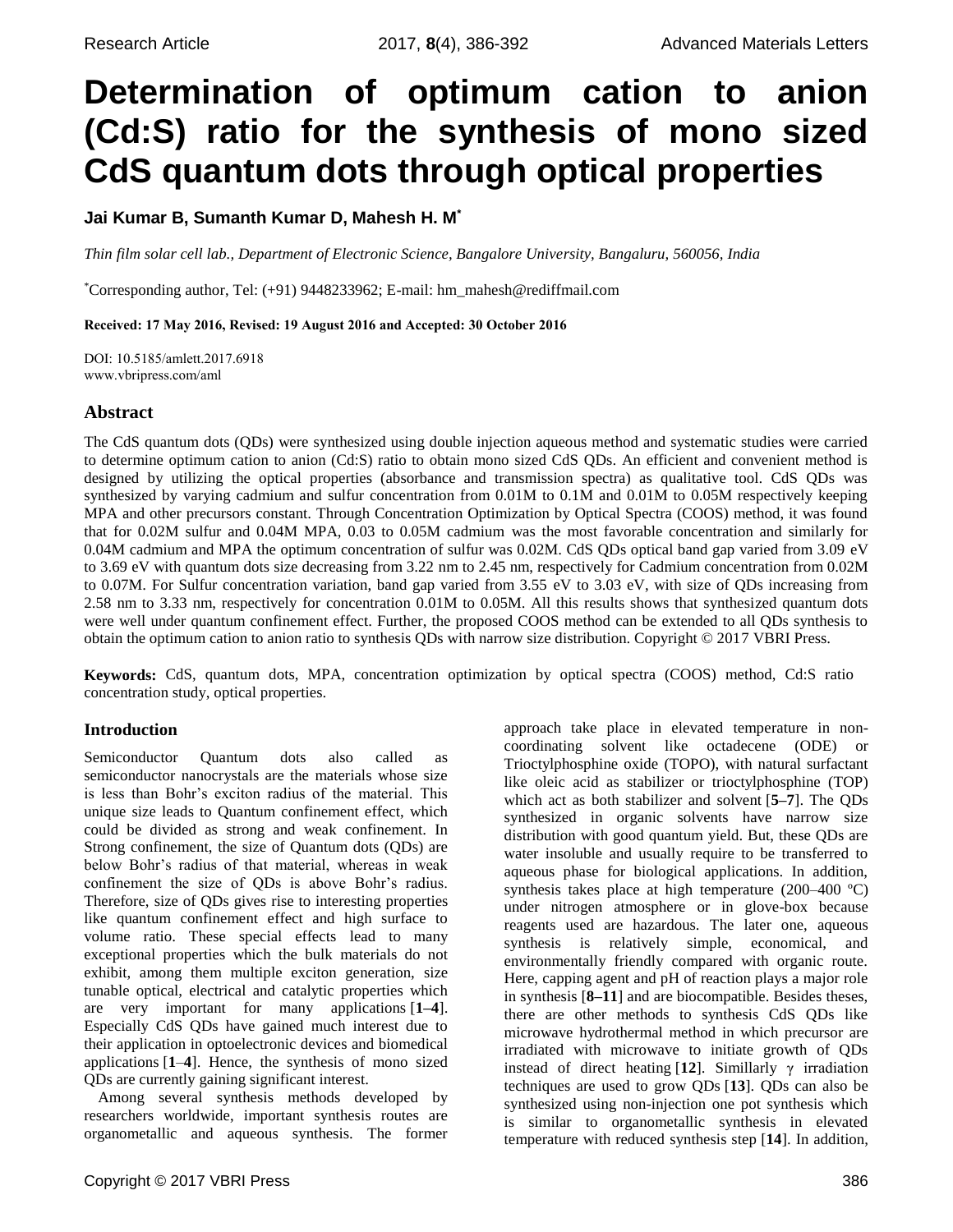CdS QDs are synthesized by passing  $H_2S$  gas in aqueous phase using chemical precipitation method which could be improved further to synthesis QDs [**15**].

Despite several synthesis methods available, it's very important to reproduce optically stable narrow sized QDs with good repeatability. This remained as a fascinating area for researchers to understand the effect of cation, anion, capping agent concentrations on optical properties of QDs. But there are hardly a few papers describing how Cd to S ratio can be optimized to synthesis high quality nano crystal with narrow size distribution. Hence, it was felt worth to develop a method by which the most favorable cation to anion ratio can be obtained. This paper focuses on the simplest experimental method to determine optimum Cd:S ratio for synthesis of mono sized CdS QDs using conventional optical spectra (i.e. Absorbance and transmittance) from now on called as Concentration Optimization by Optical Spectra (COOS) method. This can be extended to find optimum cation to anion ratio of any other QDs.

## **Experimental**

## *Materials*

The chemicals used for aqueous synthesis of CdS QDs were Cadmium nitrate tetra hydrate  $(Cd(NO<sub>3</sub>)<sub>2</sub>4H<sub>2</sub>O,$ 98%, Aldrich, India) as cadmium precursor, Sodium Sulphide (Na<sub>2</sub>S, minimum assay 50%, Fisher scientific, India) as sulfur precursor, 3-Mercaptopropionic Acid  $(C_3H_6O_2S, 99\%$ , Spectrochem, India) as capping agent, Sodium Hydroxide (NaOH pellets, 97%, Central Drug house, India) and Ammonia solution  $(NH<sub>3</sub>$  Minimum assay 25%, Merck, India) were used for balancing pH of the solution. Solvent used was distilled water and all chemicals were of analytical reagent grade and used without further purification.

## *Synthesis of CdS QDs*

Synthesis of CdS QDs for different molarity concentration of Cd and S ratio was carried out using double injection aqueous method under ambient atmosphere. First stage consists of preparing Cadmium nitrate solution of 0.01M-0.1M, Sodium Sulfide solution of 0.01-0.05M, MPA solution of 0.04M, All solutions used in the synthesis were freshly prepared by dissolving appropriate quantity of  $Cd(NO<sub>3</sub>)<sub>2</sub>)4H<sub>2</sub>O$ ,  $Na<sub>2</sub>S$ , MPA respectively in 4 ml of distilled water taken in 10 ml glass beakers each. In second stage, 4 ml of above prepared 0.04M MPA solution was added in to 100 ml glass beaker containing 40 ml of distilled water and stirred for 5 minutes. Followed by injection of 2 ml Cadmium solution to above solution and stirred for 10 minutes. Subsequently 1M Ammonium solution or sodium hydroxide solution was added to adjust pH to 9 with vigorous stirring for 10 minutes. The reaction taking place in this step is given in equation 1 and equation 2.

 $Cd(NO<sub>3</sub>)<sub>2</sub> + 2NH<sub>4</sub>OH$  (or  $2NaOH$ )  $\rightarrow$   $Cd(OH)<sub>2</sub> +$  $2NH_4NO_3$  (or  $2NaNO_3$ ) (1)

# $Cd(OH)<sub>2</sub> + 4NH<sub>4</sub>OH \rightarrow Cd<sup>2+</sup> + (other byproduct)$  (2)

When NH4OH or NaOH is added to MPA capped Cadmium solution first its result in formation of  $Cd(OH)_2$ resulting in white precipitation. With additional few drop of NH4OH, pH gets balanced to 9. Also Cd(OH)<sup>2</sup> dissociate to  $Cd^{2+}$  ion, which result in clear MPA capped Cd solution. To this 4 ml of Sulfur aqueous solution was injected (equation 3, when  $Na<sub>2</sub>S$  is added to  $H<sub>2</sub>O$ ,  $Na<sub>2</sub>S$ break up in to  $Na^+$  and  $S^2$  ions). The solution showed a pale green luminescence under UV light which decreases as stirring continues showing the starting of nucleation.

$$
Na_2S \to 2Na^+ + S^2
$$
 (3)

$$
Cd^{2+}-MPA + S^{2-} \rightarrow MPA-CdS
$$
 (4)

The solution was stirred for 5min and finally another 2 ml of remaining Cadmium solution was added and stirred for 5 minutes; give rise to bright green luminescent solution under UV radiation confirms formation of CdS QDs. The final reaction is show in equation 4,  $Cd^{2+}$  ions and  $S<sup>2</sup>$  ions interact with each other forming CdS with ionic bonding between them, and capping agent MPA prevent it from forming bulk CdS material resulting in quantum dots. This QDs solution was quenched and stored in refrigerator for characterization. MPA capping on CdS QDs was confirmed from FTIR spectra with photoluminescence emission at 525 nm which are presented in our previous paper [**19**]. The obtained MPAcapped CdS QDs were well dispersed in solvent and their optical properties were characterized.

The above explained synthesis procedure was followed for synthesis of CdS QDs of various concentrations. For Cd concentration studies from 0.01M to 0.1M, MPA and Sulfur concentration was fixed to 0.04M and 0.02M respectively. For Sulfur concentration study from 0.01M to 0.05M, MPA and Cd concentration was fixed at 0.04M that is at 1:1 ratio, which is the minimum required concentration for capping. These concentrations were selected for test with a hypothesis that for synthesis of mono sized CdS QDs Cd to S ratio is to be 2:1, which in turn result in good chemical and quantum yield. CdS QDs of each concentration were synthesized multiple times keeping all parameter same, to test repeatability and it was found that result was repeatable. The synthesized QDs were characterized and analyzed based on COOS method.

## *Instruments used for characterizations*

The as synthesized CdS QDs of varying concentration of Cadmium from 0.01M to 0.1M and sulfur from 0.01M to 0.05M, keeping other precursor concentration fixed, were characterized for optical properties. Optical absorbance and transmittance spectra were obtained using Ocean optics, Model No. USB4000-XR UV-Visible-NIR spectrometer in transmittance mode. In wavelength range from 200 nm to 1000 nm, with step size of 0.25 nm. All spectra were taken with comparison with reference sample i.e. cuvette filled with solvent with path length of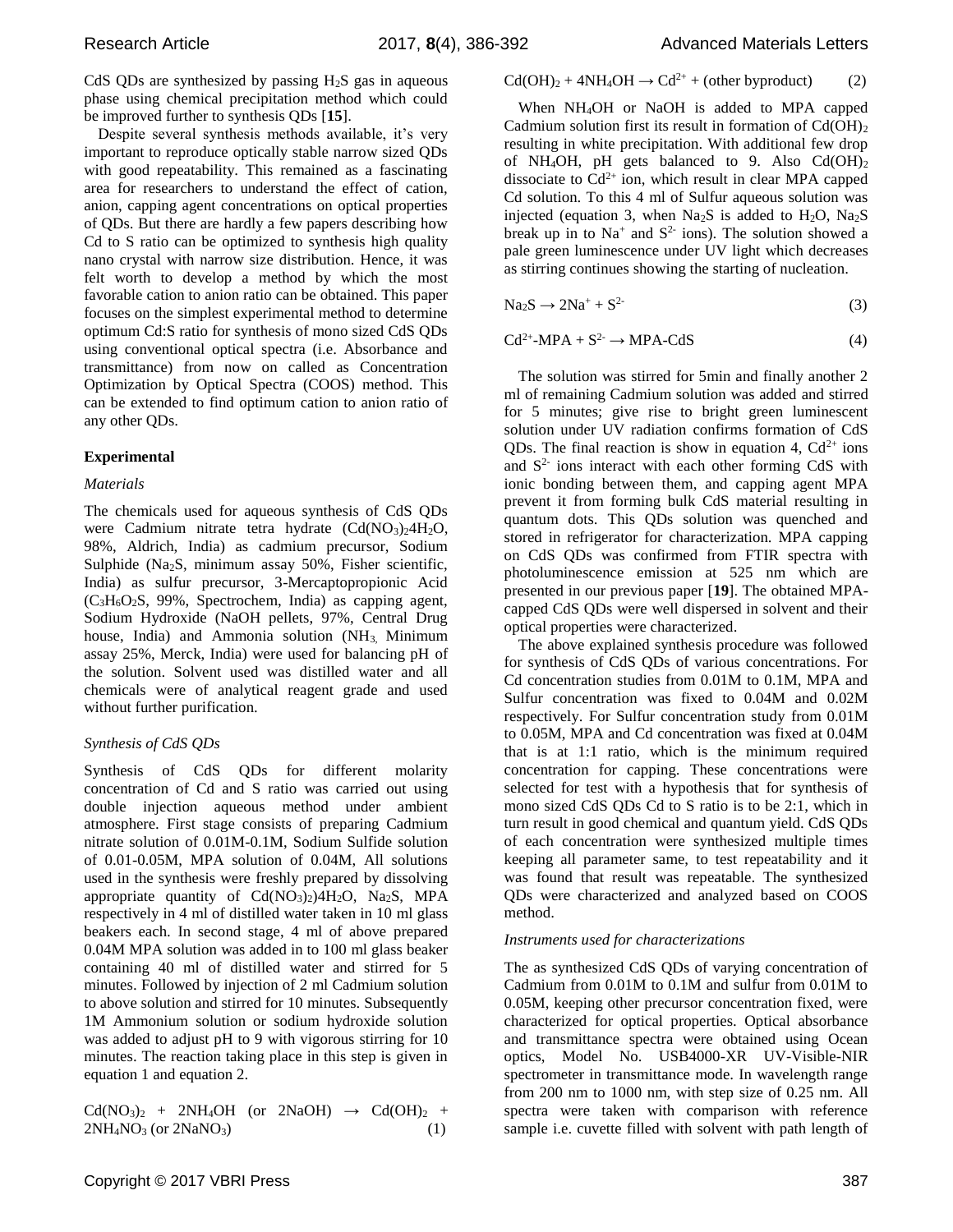1cm, deducting ambient light in room temperature conditions. FTIR spectrum was obtained using Bruker-Alpha Fourier Transform Infrared Spectroscopy (FTIR) liquid samples in transmittance mode, for the range  $4000 \text{ cm}^{-1}$  to  $400 \text{ cm}^{-1}$ .

#### **Results and discussion**

COOS method is a qualitative experimental method used to optimize concentration of cation to anion using optical properties. In QDs, due to quantum confinement effect conduction and valence band are not continues as in bulk but exhibits series of discrete electronic transition bands. Since energies of the transition are affected by amount of confinement and confinement depend on size of QDs. The optical spectra of QDs are strongly dependent on size of crystal. Among optical properties absorbance and transmittance properties are chosen. Among these, absorbance spectra are used predominantly which is plot of absorbance vs. wavelength. Absorbance is a measure of ability of material to absorb the incident light and the necessary condition for optical absorption to occur is that energy of the incident photon must exceed the band gap of semiconductor. If the synthesized QDs are highly monosized, its absorption spectrum appears as well defined distinct peaks and valleys as a result of discrete electronic band transition levels **(shown in Fig. 1)**.



**Fig. 1.** Schematic diagram showing the effect of uniform and non uniform sized QDs on Absorbance and Energy bands.

The intensity and full width half maximum (FWHM) of peaks also depends on size of QDs and as QDs size distribution becomes uniform it results in increased peak intensity and narrow FWHM. As all QDs of uniform size absorb same energy to get exited leading to well defined absorption peaks. For optimization of cation to anion ratio, the lowest electronic band transition is considered than other higher peaks. The optimum ratio is selected experimentally by comparing its first absorbance peak intensity and FWHM, the good intensity with narrow FWHM implies QDs are of mono sized. Further, by comparing transmittance of QDs, desired values can be chosen and optimum cation - anion ratio can be obtained.

#### *FTIR spectra of synthesized CdS QDs*



**Fig. 2.** FTIR spectra of CdS QDs.

**Fig. 2** show FTIR spectrum of CdS QDs in aqueous solution of Cd: MPA: S concentration ratio taken as 0.4: 0.4: 0.2 respectively. The spectrum was taken in range of  $400 \text{cm}^{-1}$  to  $4000 \text{cm}^{-1}$  wavenumber. The MPA capping on CdS QDs was confirmed from the disappearing of S-H bond vibration peak of MPA at 2574 cm-1 , due to bonding between thiol groups of MPA with CdS. While other peaks belong to MPA, the broad peak above 3000 to 3700 $cm^{-1}$  is due to  $-OH$  stretching of  $-$ COOH group and also this broad peak coincides with intermolecular H bond of water. The peak at 1637 cm-1 and a small peak at 2064 cm<sup>-1</sup> are attributed to carboxylic group of MPA. MPA capping increases QDs water solubility and stabilities resulting in good photoluminescence.

## *Optical properties of synthesized CdS QDs*

Absorbance and transmittance spectra of CdS QDs of varying concentration are shown in fig. 3 to 5. It can be seen that for all samples, the excitonic absorption onset has blue shifted with respect to bulk CdS absorption onset of 515 nm, due to Qauntum confinement effect, confirms CdS QDs formation.

To determine optimum Cd to S ratio each spectrum is analysed in detail. When Cadmium concentration is increased from 0.01M to 0.1M, absorbance and transmittance curve exhibits distinct variation which is clearly depicted in **Fig. 3A, 3B, 4A and 4B**. For concentration 0.02M to 0.07M (fig. 3B) absorption peak wavelength as shifted to lower wavelength region as Cd concentration is increased. This blue shift is mainly due to decrease in QDs size, as higher Cd to S ratio facilitates growth of small sized crystals. For 0.01M and above 0.07M Cd concentration **(Fig. 3A)**, absorption peaks and absorption edge has shifted irregularly. This random shifting without absorption peak for 0.01M Cd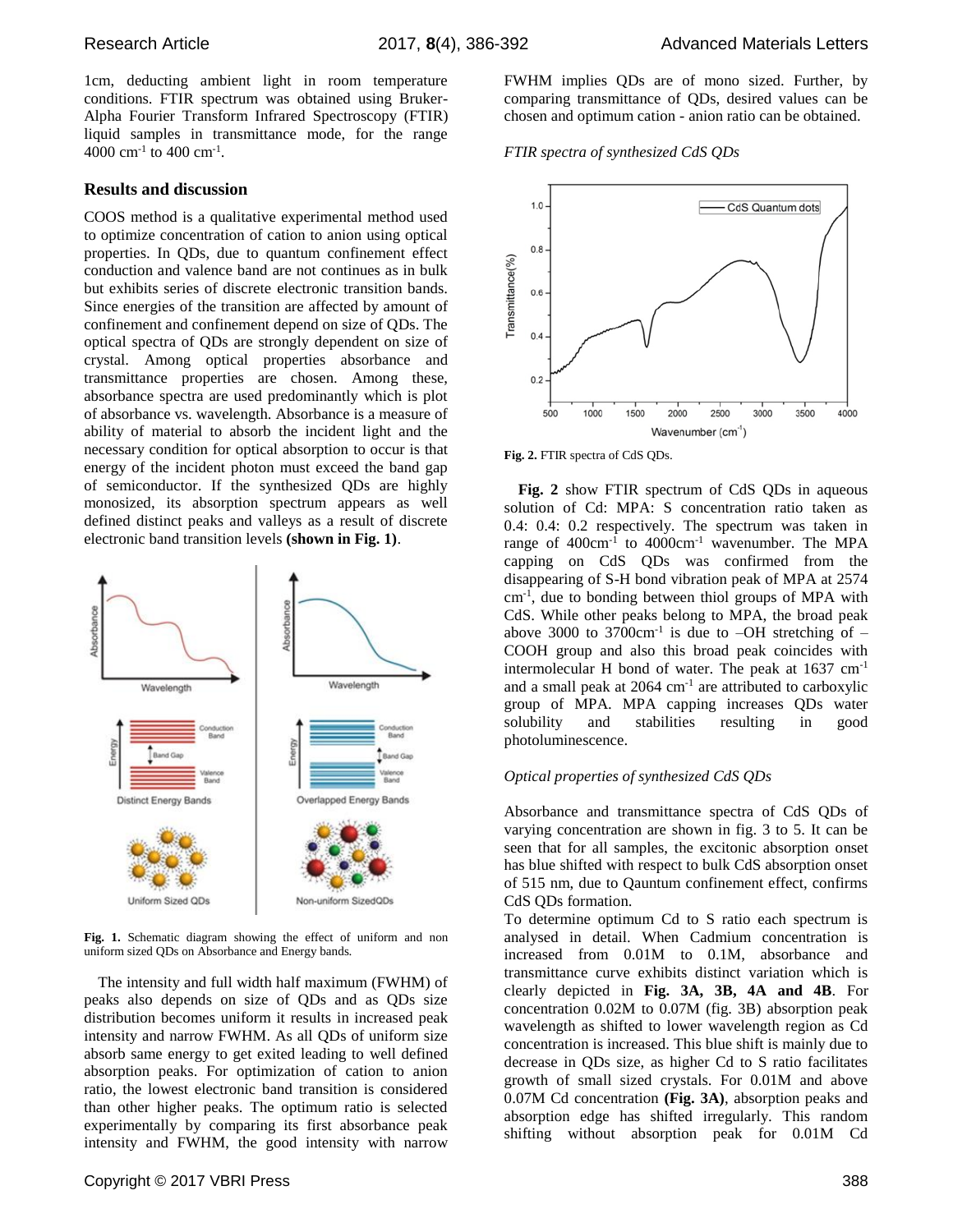concentration is directly due to high MPA to Cd concentration 4:1. Furthermore, less Cd concentration than sulfur (1:2; Cd:S) leads to Cd being tightly capped by MPA apparently reduces speed of formation of QDs. The haphazard behavior again appears above 0.07M which is due to higher Cd concentration and less availability of sulfur and MPA. As S to Cd ratio varies from 4:1 (0.08M: 0.02M, Cd:S) to 5:1 (0.1M:0.02M, Cd:S) will leave solution with mostly unreacted Cd and as MPA ratio decreases below Cd concentration, it couldn't cap Cd completely leading to white turbid solution. It was also found that transmittance **(Fig. 4A)** of solution has reduced drastically around 95% to 60% for concentrations between 0.07M to 0.1M.



**Fig. 3.** (A) Absorbance vs. Wavelength plot of 0.01M to 0.1M Cd concentration, (B) enlarged Absorbance vs. Wavelength plot of 0.02M to 0.07M Cd concentration.

This confirms that, these concentration ratios are not preferred for mono sized CdS QDs synthesis. **Fig. 3B** shows enlarged absorption spectra. It depicts that for 0.02M concentration of Cd, there is no profound absorption peak which implies that QDs formed are of non-homogeneous size. The peak for 0.06M concentration also doesn't possess profound peak and shifted to larger extent which is evident in next (0.07M) concentration as well. This variation is due to high concentration of unreacted Cd making 0.06M and above concentrations not to yield mono sized CdS QDs. For Cd concentration

0.03M to 0.05M, the absorption peak is well defined. Due to these facts, Cd concentration of 0.03M to 0.05M is most preferred to get mono sized QDs with MPA and Sulfur concentration of 0.04M and 0.02M respectively.



**Fig. 4.** (A) Transmittance vs. Wavelength plot of 0.01M to 0.1M Cd concentration, (B) Enlarged Transmittance vs. Wavelength plot of 0.02M to 0.07M Cd concentration.

In similar manner, consequences of Sulfur concentration were studied with Cd and MPA concentration as constant 0.04M. **Fig. 5A** and **5B** are absorbance and transmittance plots of CdS QDs having S varied from 0.01M to 0.05M concentration. As S concentration incremented from 0.01M to 0.05M, two important observations were made. First, absorption peak was found to be shifted towards higher wavelength (red shift) due to increase in QDs size as S concentration elevated. Later it was found that, the concentrations 0.01M and 0.03M to 0.05M doesn't have well defined absorption peak. Because, for 0.01M sulfur concentration (S:Cd=1:4), Cd is four times more concentrated leading to very small sized crystals and higher percentage of unreacted Cd. For concentrations 0.03M, 0.04M and 0.05M, Sulfur to Cd ratio is 0.75:1, 1:1, 1.25:1 respectively; this elevated Sulfur concentration result in formation of large sized crystals coated with multiple layers of sulfur. In transmittance spectra **(Fig. 5B)**, sulfur concentration of 0.01M has transmittance decreased below 85% due to increased unreacted Cd. For 0.02M to 0.05M concentration, the transmittance edge has shifted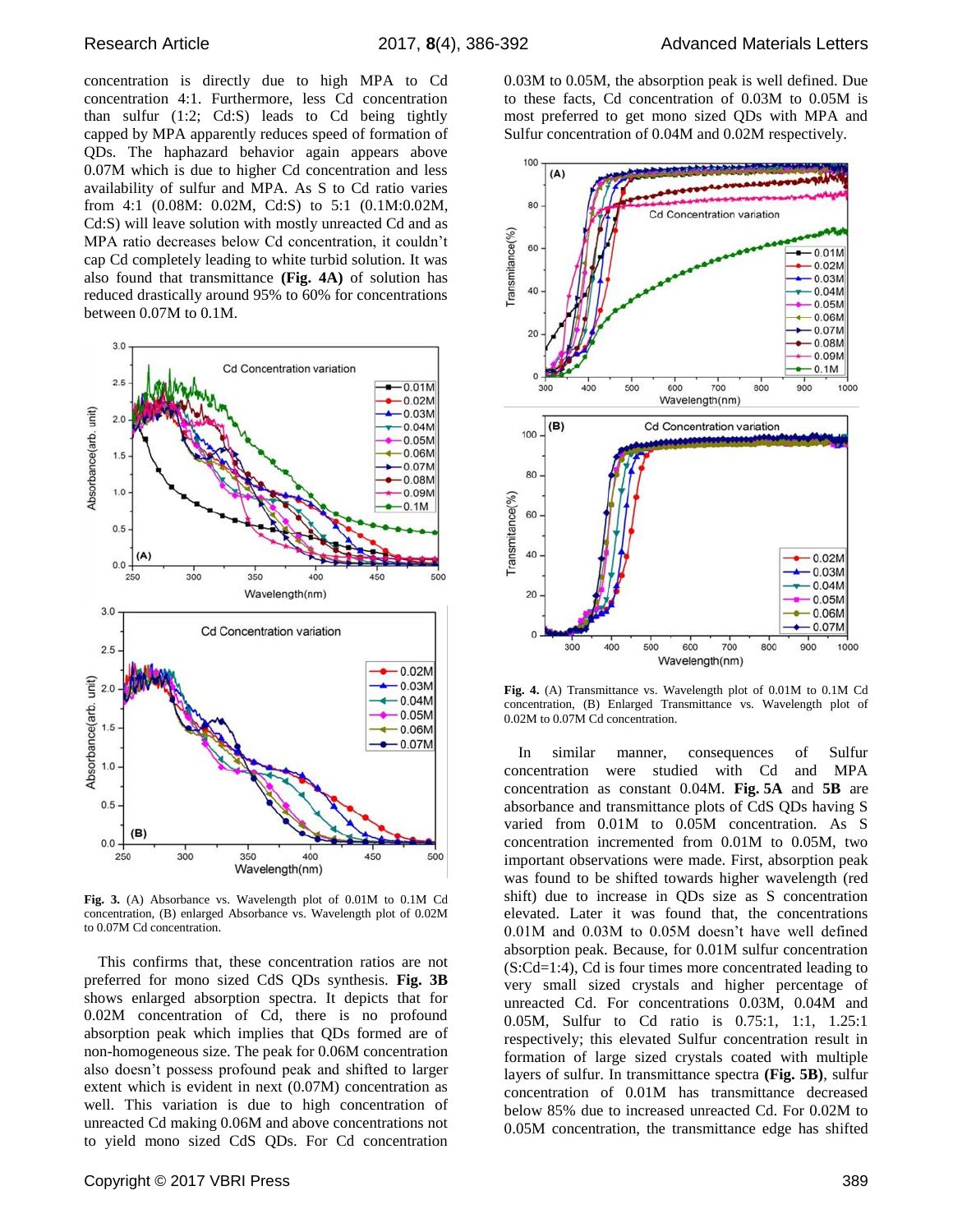from 450 nm to 400 nm. All these observations point that the most suitable sulfur concentration is 0.02M with 0.04M Cd and MPA concentration (Cd:S:MPA= 2:1:2); which has well resolved absorption peak indicating uniform sized QDs and transmittance of about 96% above 400 nm.



**Fig. 5.** (A) Absorbance vs. Wavelength plot of 0.01M to 0.05M Sulfur concentration, (B). Transmittance vs. Wavelength plot of 0.01M to 0.05M Sulfur concentration.

#### *Determination of optical band gap of CdS QDs*

For synthesized CdS QDs of varied Cd and S concentration band gap was calculated using modified form of Tauc plot and size of QDs was calculated using Brus Equation. Band gap is one of the most vital parameter by which we can know QDs electrical conductivity type as QDs band gap changes with its size due to quantum confinement effect. Band gap of QDs is determined by variation of optical coefficient with wavelength, which could be expressed using this equation [**16**].

$$
\alpha h v = A (h v - E_g)^m \tag{1}
$$

where, A is optical constant,  $E<sub>g</sub>$  is Optical Band Gap, *h* is Planck's constant,  $\nu$  is Frequency, m gives the transition type which has specific value of 1/2, 2, 3/2 and 3 corresponding to allowed direct, indirect, forbidden direct and indirect band transition respectively, so here  $m = 1/2$ as CdS has direct band transition,  $\alpha$  is absorption coefficient determined from transmission spectrum data using the relation.

$$
\alpha = \frac{1}{d} \ln \left[ \frac{1}{T} \right]
$$

where, d is thickness of the cuvette and T is transmittance spectra data. Equation 1 can be rewritten as [**17**],

$$
\frac{d(\ln \alpha h v)}{d(hv)} = \frac{m}{(hv - E_g)}
$$

Hence, the plot of  $\frac{d(\ln \alpha h v)}{d(hv)}$ vs.  $hv$  will produce discontinuity at  $hv - E_g = 0$ ; using this relation, optical band gap energy can be evaluated.



**Fig. 6.**(A) Band gap plot of 0.01M to 0.1M Cd concentration. (B) Enlarged band gap plot of 0.01M to 0.07M Cd concentration (C) Band gap plot of 0.01M to 0.05M sulfur concentration.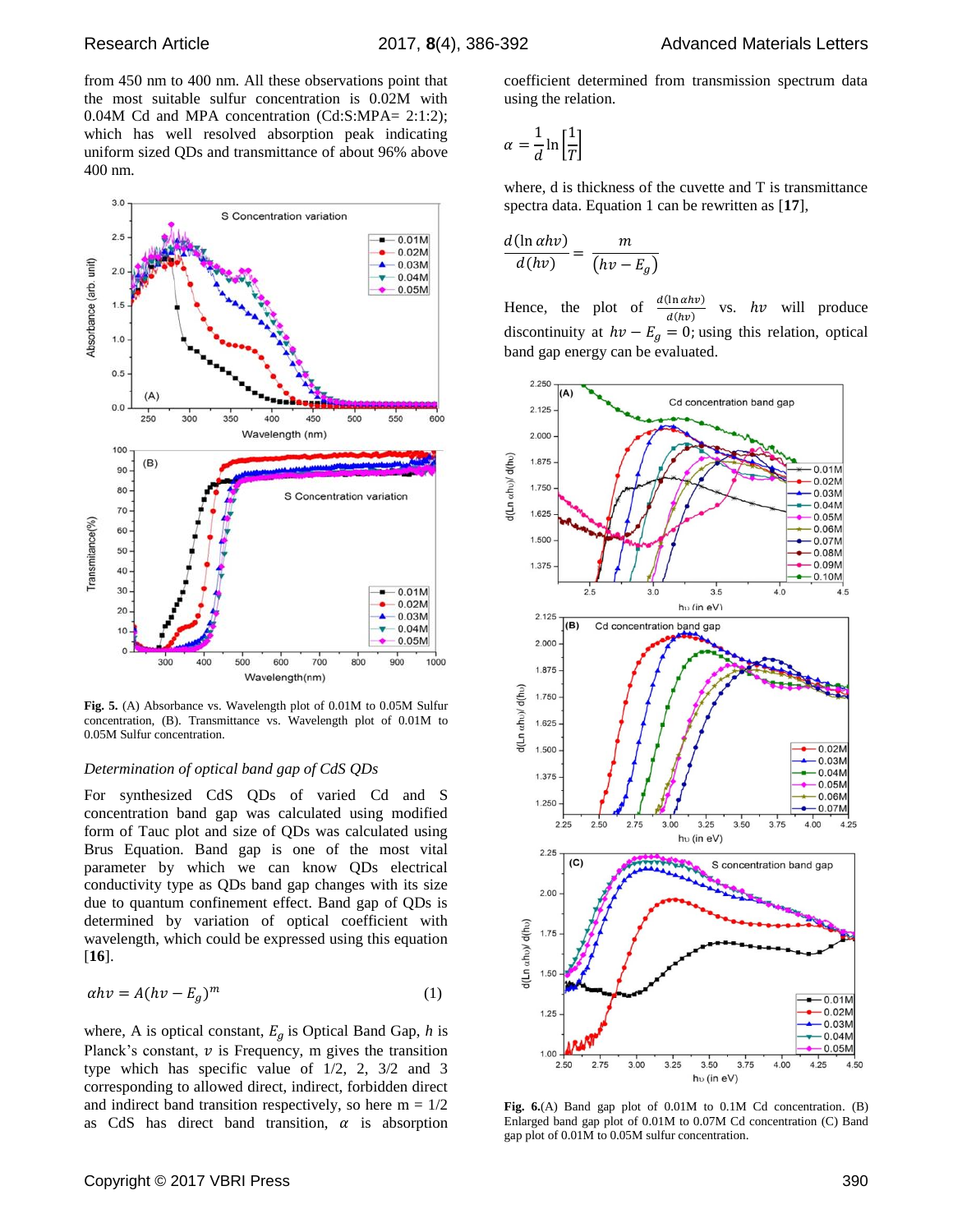**Fig. 6A, 6B** and **6C** are the plots of  $\frac{d(\ln \alpha h\nu)}{d(h\nu)}$  vs.  $h\nu$ , although figure show peak instead of discontinuity position (due to instruments limits), peak position of the plot gives band gap energy and corresponding band gaps are tabulated in **Table 1** and **2**. Band gap of the CdS QDs has increased from 3.1 eV to 3.7 eV for Cd concentration ratio of 0.02M to 0.07M; band gap was not determined for 0.01M and above 0.07M as there was no distinct peak and sifted haphazardly. For 0.01M to 0.05M sulfur concentration variation, band gap decreased from 3.55 eV to 3.034 eV respectively. These results conclude that all CdS Quantum dots are well under strong quantum confinement regime.

#### *Determination of QDs size*

Size of QDs can be calculated by comparing their band gap with its bulk material band gap or by calculating quantum confinement energy on QDs. Many researchers have formulated various relations relating bulk material band gap with QDs band gap and Quantum confinement energy; among them Brus equation is the simplest one, expressed as given below for spherical QDs [**1**].

$$
E_g^{QD} = E_g^{Bulk} + \frac{h^2}{8R^2} \left[ \frac{1}{m_e^*} + \frac{1}{m_h^*} \right] - \frac{1.786 e^2}{4\pi\epsilon_0 \epsilon_r R} \tag{2}
$$

where,  $E_g^{QD}$ Quantum dot band gap (eV),  $E_g^{Bulk}$  bulk semiconductor band gap (eV), R is Radius of Quantum dot (m),  $m_e^*$  is Effective mass of electron,  $m_h^*$  effective mass of hole,  $\epsilon_0$  absolute permittivity,  $\epsilon_r$  relative permittivity, e is charge of an electron, h is planks constant. The  $1<sup>st</sup>$  term is characteristic band gap energy of bulk materials, 2<sup>nd</sup> term gives quantum confinement energy which increases the QDs energy to higher energy level compared to  $E_g^{\text{Bulk}}$ , directly proportional to  $R^{-2}$ , 3<sup>rd</sup> term stand for Columbic interaction energy of exciton which reduces QDs energy level which is proportional to R<sup>-1</sup>. With known QDs band gap value the Quantum dot radius can be calculated, rearranging equation 2.

$$
r = \frac{-\left[\frac{1.786 e^2}{4\pi\epsilon_0\epsilon_r}\right] + \sqrt{\left[\frac{1.786 e^2}{4\pi\epsilon_0\epsilon_r}\right]^2 + \left[E_g^{QD} - E_g^{Bulk}\right]\frac{h^2}{2}\left[\frac{1}{m_e^*} + \frac{1}{m_h^*}\right]}}{2\left[E_g^{QD} - E_g^{Bulk}\right]}
$$

This equation is obtained by reducing equation 2, to form  $aX^2 + bX + c = 0$  and solution to X is given by  $X = \frac{-b + \sqrt{b^2 - 4ac}}{2a}$  $\frac{b^2-4ac}{2a}$  neglecting negative value and considering only positive value. The obtained size of CdS QDs is tabulated in **Table 1** and **2**, with respect to its QDs band gap, taking values of constant of CdS as  $E_g^{\text{Bulk}(CdS)}$  = 2.42 eV,  $\epsilon_r = 5.7$ ,  $m_e^* = 0.19m_o$ ,  $m_h^* = 0.8m_o$ ,  $m_o$  is absolute mass of electron. The size of CdS QDs, as decreased from 3.22 nm to 2.45 nm as concentration of Cd as increased from 0.02M to 0.07M and similarly size as increased from 2.58 nm to 3.33 nm for Sulfur

concentration increased from 0.01M to 0.05M, confirming that optical properties is directly related to size of QDs and their effect as already explained. The radius of all the CdS QDs synthesized is below Bohr radius of CdS (3 nm) [**18**] which confirm the formation of QDs and Blue shift in energy band gap due to strong quantum confinement.

**Table 1.** Cd Concentration related Band gap and Radius of QDs.

| S.I. | <b>Molarities</b><br><b>Concentration</b> | CdS ODs<br><b>Band</b> gap<br>(eV) | Size of ODs<br>$(in \ nm)$ |
|------|-------------------------------------------|------------------------------------|----------------------------|
|      | 0.02                                      | 3.09                               | 3.22                       |
| 2    | 0.03                                      | 3.09                               | 3.19                       |
| 3    | 0.04                                      | 3.25                               | 2.94                       |
| 4    | 0.05                                      | 3.40                               | 2.74                       |
| 5    | 0.06                                      | 3.55                               | 2.57                       |
|      | 0.07                                      | 3.69                               | 2.45                       |

**Table 2.** S Concentration related Band gap and Radius of QDs.

| S.I. | <b>Molarities</b><br><b>Concentration</b> | CdS ODs<br><b>Band</b> gap<br>(eV) | Size of<br>ODs<br>(in nm) |
|------|-------------------------------------------|------------------------------------|---------------------------|
|      | 0.01                                      | 3.55                               | 2.58                      |
| 2    | 0.02                                      | 3.25                               | 2.94                      |
| 3    | 0.03                                      | 3.06                               | 3.27                      |
|      | 0.04                                      | 3.04                               | 3.31                      |
| 5    | 0.05                                      | 3.03                               | 3.33                      |

The synthesized CdS QDs have absorption in UV region and good transmittance in visible region, which make them as efficient candidate as window layers for solar cells. This can be used as UV absorbing active layer along with other materials so that a wide band of solar energy of light can be utilized. The absorption peak is narrow which can be used as UV filters. CdS QDs exhibits green luminescence which can be used as coating material to UV tubes to produce green light. CdS quantum dots were synthesized in aqueous medium so this can be also used in biological application.

#### **Conclusion**

CdS Quantum dots were synthesized using double injection aqueous method in ambient atmosphere. To optimize the Cd:S ratio, concentration study of Cadmium from 0.01M to 0.1M with constant 0.04M MPA and 0.02M Sulfur was carried out. The Cd of 0.03M to 0.05M was found as best optimized concentration for which the mono sized QDs were obtained. Similarly, 0.02M sulfur was found most appropriate in 0.01M to 0.05M keeping MPA and Cd concentration at 0.04M. Band gap of CdS quantum dots obtained is 3.1 eV to 3.7 eV for Cd concentration of 0.02M to 0.07M with size varying from 3.22 nm to 2.45 nm. For Sulfur concentration of 0.01 M to 0.05 M, band gap is 3.55 eV to 3.034 eV respectively with size ranging from 2.58 nm to 3.33 nm. As Cd concentration is increased there is profound blue shift due to decrease in QDs size and as Sulfur concentration is increase there is Red shift due to increases in QDs size.